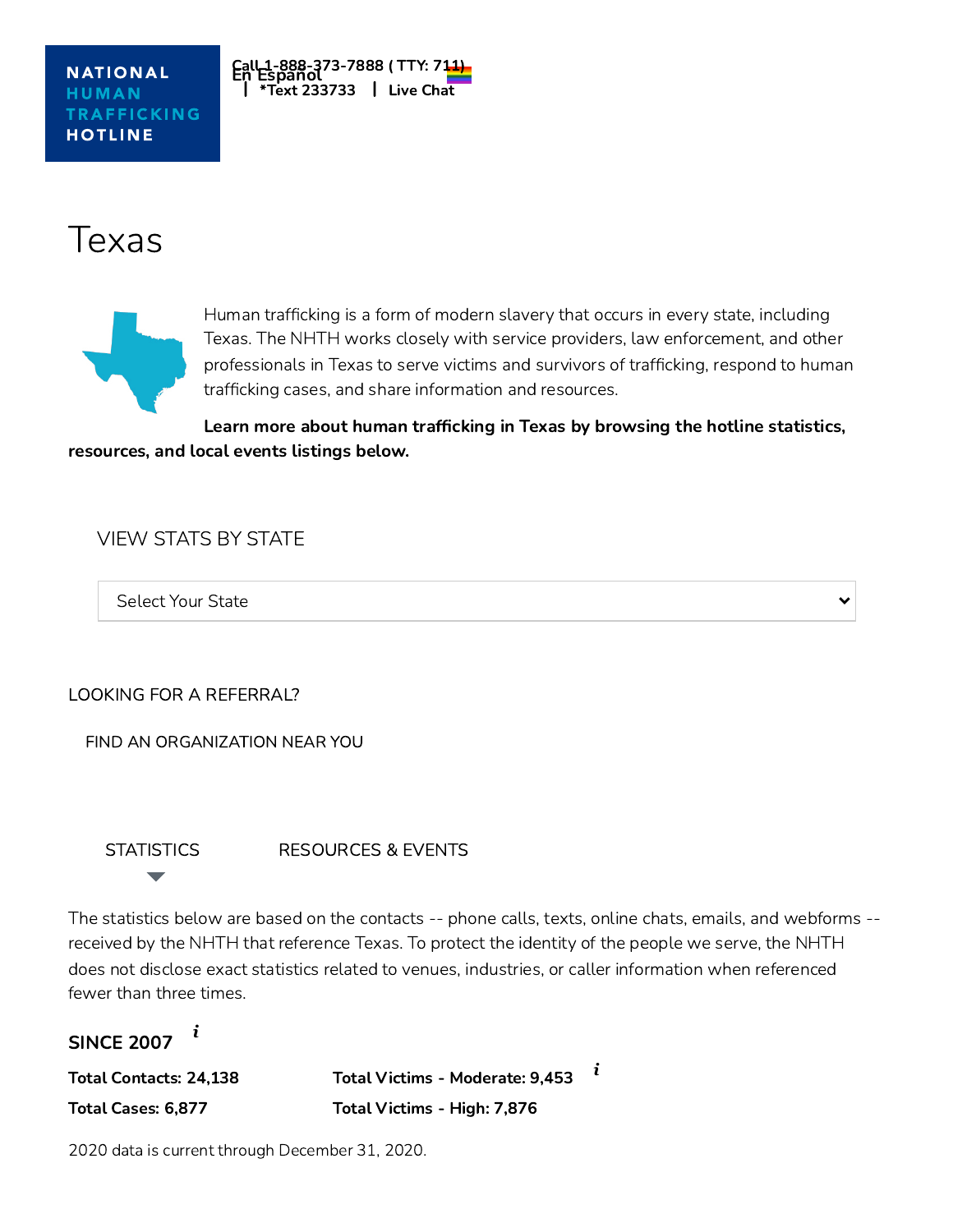



### VICTIMS & SURVIVORS IDENTIFIED

High Indicators



Moderate Indicators

*1,109*

Calls From Victims & Survivors

*1,488*

TYPE OF TRAFFICKING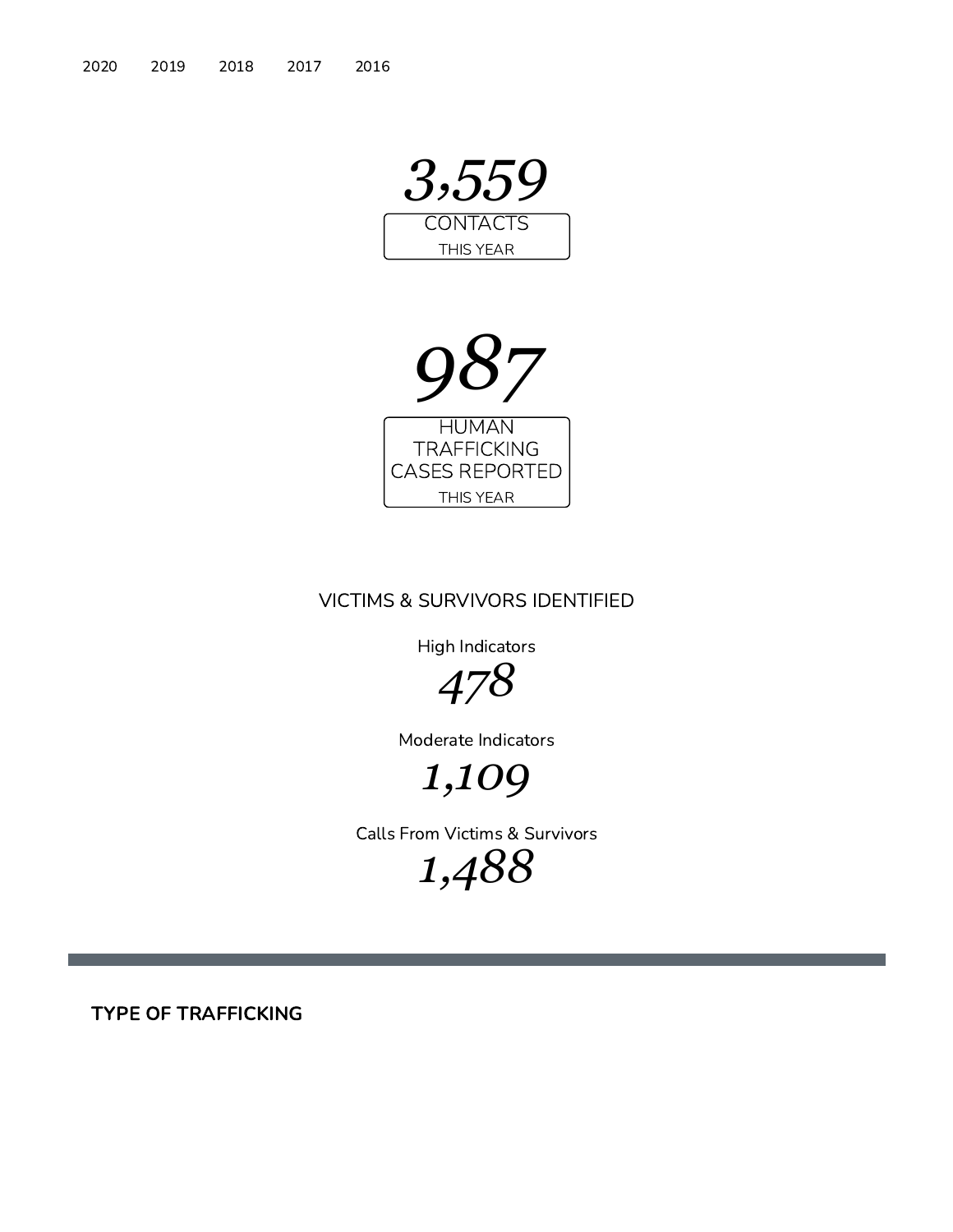

#### TOP VENUES/INDUSTRIES FOR LABOR TRAFFICKING

| Domestic Work (27)        |  |
|---------------------------|--|
| Construction (15)         |  |
| Illicit Activities (8)    |  |
| Hospitality (6)           |  |
| Traveling Sales Crews (5) |  |
| # of Cases                |  |

## TOP VENUES/INDUSTRIES FOR SEX TRAFFICKING



#### GENDER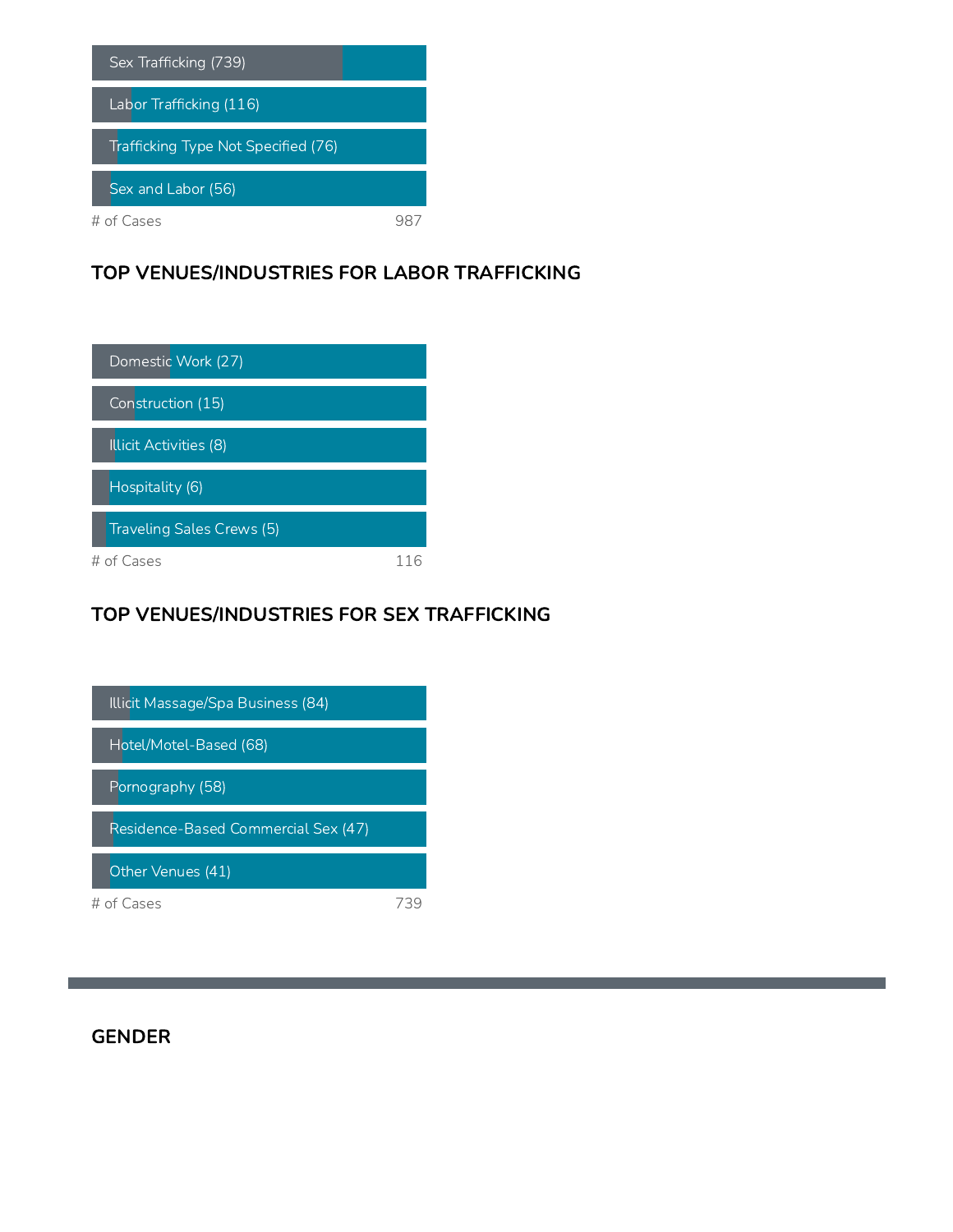| Female (824)          |  |
|-----------------------|--|
| Male (131)            |  |
| Gender Minorities (4) |  |
| # of Cases            |  |

## AGE

| Adult (659)   |  |
|---------------|--|
| Minor $(216)$ |  |
| # of Cases    |  |

## **CITIZENSHIP**

| Foreign National (145) |  |
|------------------------|--|
| US Citizen/LPR (71)    |  |
| # of Cases             |  |

These statistics are non-cumulative. Cases may involve multiple victims and include males and females, foreign nationals and U.S. citizens, adults and minors. In some cases, callers do not provide demographic information.

## BREAKDOWN OF REQUESTS ON HUMAN TRAFFICKING CASES



## TOP WAYS THE HOTLINE WAS FOUND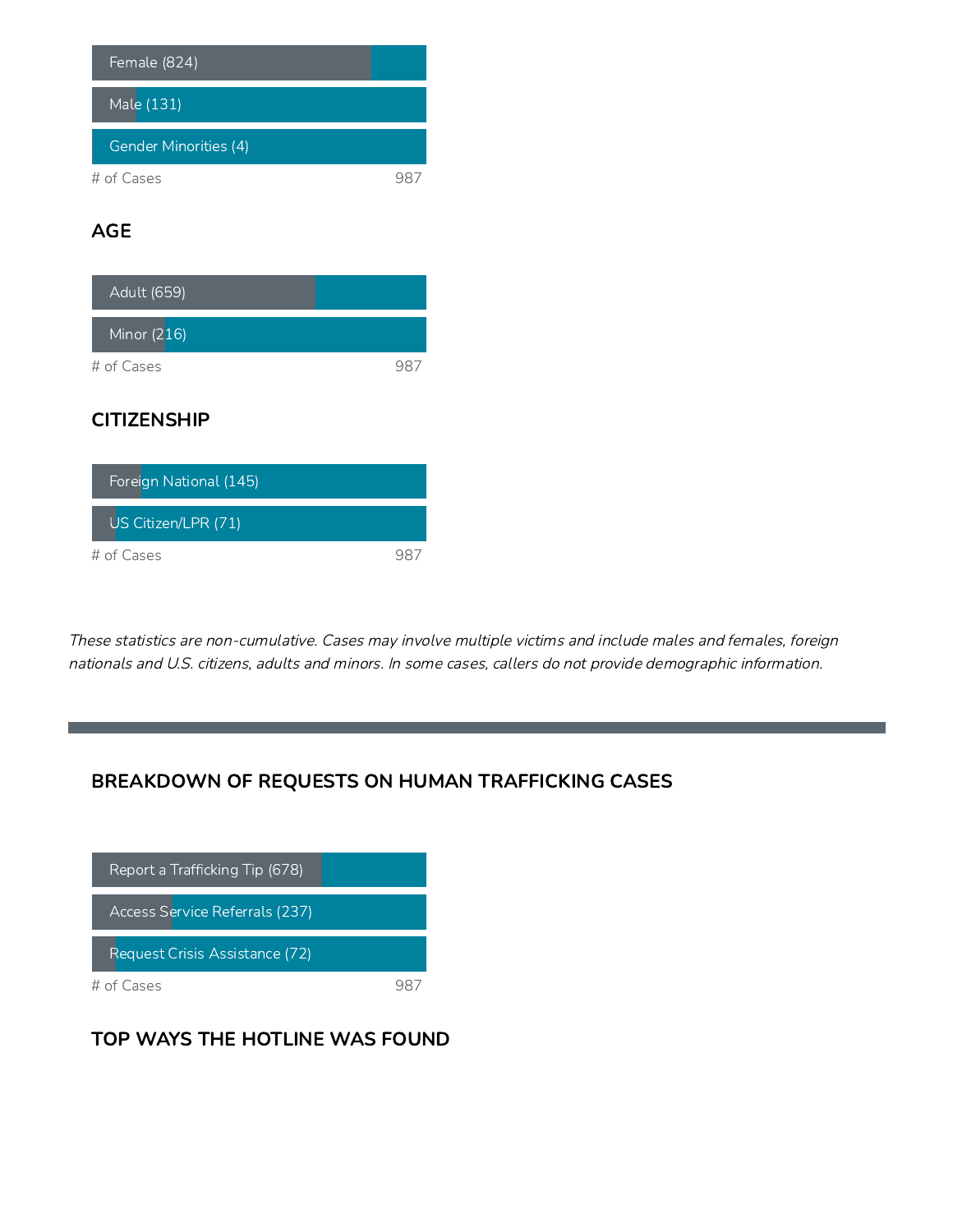| Referral (40)                     |  |
|-----------------------------------|--|
| Internet (32)                     |  |
| Training/Conference (27)          |  |
| Other (27)                        |  |
| DOS Know Your Rights Pamphlet (8) |  |
| # of Contacts                     |  |

## TOP CONTACT TYPES

| Victim of Trafficking (1,488) |  |
|-------------------------------|--|
| Community Member (461)        |  |
| Other (368)                   |  |
| Victim of Other Crime (277)   |  |
| NGO Representative (242)      |  |
| $\#$ of Contacts              |  |

The data displayed on this site is generated from information communicated to the National Human Trafficking Hotline via calls, texts, online chats, emails, or webforms. The Trafficking Hotline cannot verify the accuracy of the information reported. This is not <sup>a</sup> comprehensive report on the scale or scope of human trafficking within an area. These statistics may be subject to change.

For definitions of types of calls and requests on human [trafficking](http://humantraffickinghotline.org/definitions-types-calls-and-requests) cases, click here.





Polaris received \$3.5 million through competitive funding through the U.S. Department of Health and Human Services, Administration for Children and Families, Grant # 90ZV0134-01-00. The project will be financed with 71.87% of federal funds and 28.13% (\$1.37 million) by non-governmental sources. .